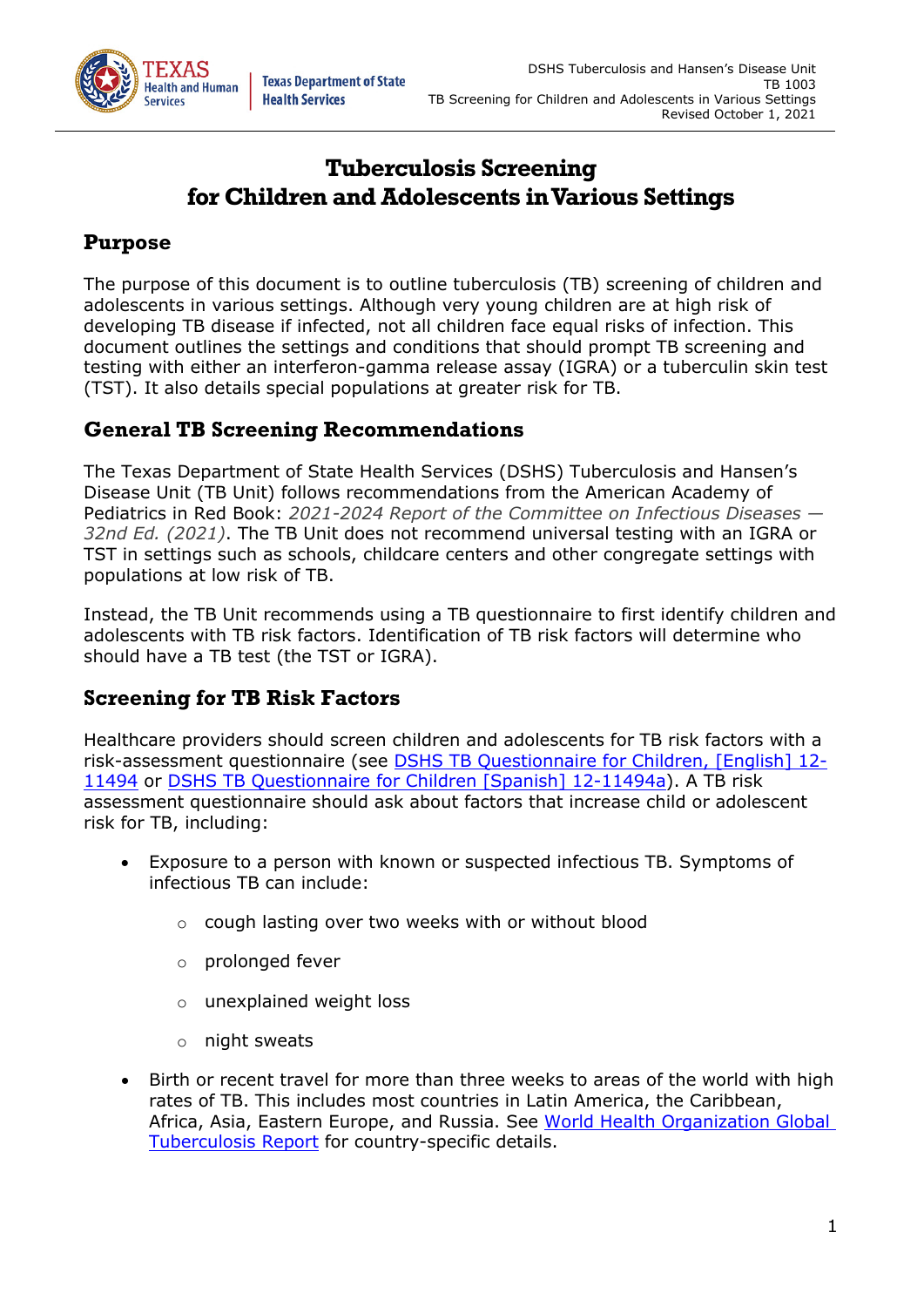

- Exposure to people with TB risk factors. This includes people who:
	- are homeless
	- o have unstable housing
	- o have HIV
	- o use illicit drugs
	- o were incarcerated or institutionalized
	- $\circ$  recently came to the United States from areas of the world with high rates of TB

Providers should base the decision to test with an IGRA or TST on a TB risk factor from the questionnaire, or a new risk factor from a following questionnaire. This decision is a commitment to ensure the child receives further, appropriate evaluation and treatment for TB infection if indicated.

## <span id="page-1-0"></span>**Choosing the Appropriate Test for Screening**

The TB Unit recommends the IGRA for children and adolescents two years and older with TB risk factors. Some medical experts recommend an IGRA in children younger than two years old on a case-by-case basis. Advantages of the IGRA are that it requires one appointment, produces results in 24 hours and removes subjectivity in interpreting results, as laboratories process the specimens. Providers may use TSTs for children younger than two years. TST is also acceptable for children older than two years when the IGRA is not feasible.

### Performing an IGRA

The IGRA is a blood test performed by a professional trained in phlebotomy. The specimen is processed in a laboratory. Two Food and Drug Administration (FDA) approved IGRAs are available for TB screening:

- QuantiFERON-TB Gold Plus
- T-SPOT.*TB*

The TB Unit does not recommend one IGRA over the other.

#### <span id="page-1-1"></span>Administering and Reading a TST

Health care workers trained in TST administration must place the TST following the Mantoux method. Read the results by touching and measuring the indurated (hard) area within 48–72 hours of placement. Write test results in millimeters of induration rather than "positive" or "negative." Do not rely on parents or other people to provide descriptions or measurements of test reactions. Do not administer a TST if the person has a history of severe, immediate reaction to the test.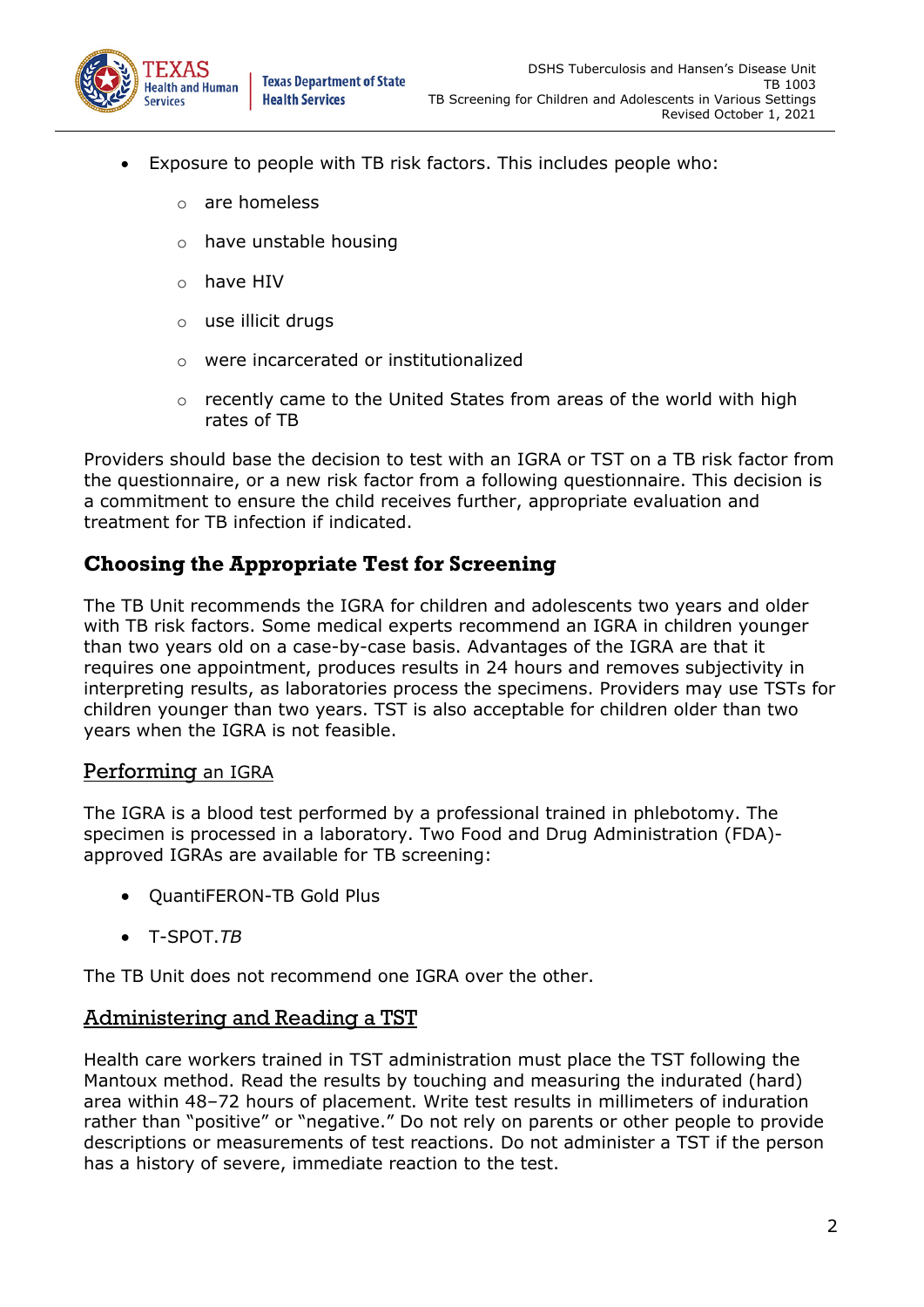TB 1003

## <span id="page-2-0"></span>Interpreting and Responding to TB Screening Test Results

When interpreting the TST or IGRA, consider the child or adolescent's age along with medical and social risk factors. TST interpretation guidelines are on the Centers for Disease Control and Prevention (CDC) [Tuberculin Skin Testing Fact Sheet.](https://www.cdc.gov/tb/publications/factsheets/testing/skintesting.pdf?ACSTrackingID=USCDCNPIN_151-DM45418&ACSTrackingLabel=TB%20Notes%20Issue%204%3A%20Updates%20from%20CDC%27s%20Division%20of%20Tuberculosis%20Elimination&deliveryName=USCDCNPIN_151-DM45418) For the IGRA, do not use indeterminate or invalid results to make clinical decisions. Only a licensed health care provider can determine if repeat screening is necessary.

Children and adolescents with **positive IGRA or TST results** and risk factors for TB are likely infected. They will need further evaluation to determine if the infection is latent or active. The evaluation should include:

TB signs and symptom assessment

**Health Services** 

- Chest radiography (frontal and lateral x-ray for pediatric clients)
- Evaluation from a clinician for further diagnostics when indicated

Asymptomatic children with positive IGRA or TST results and no clinical findings suggestive of active TB can participate in school or other group activities unless a physician recommends otherwise. The physician will base this decision on chest x-rays and other test results.

Children and adolescents with **negative IGRA or TST results** and no symptoms or known exposure to TB are unlikely to have TB infection.

Always refer children and adolescents with signs or symptoms of active TB disease for medical evaluation regardless of IGRA or TST test results.

### Evaluating Children and Adolescents with a Previously Positive IGRA or TST, a History of Completed Therapy for TB Infection or Disease, or Both

Do not give a repeat test to people with a *documented* history of either or both:

- Previously positive IGRA or TST (written in millimeters)
- Previously completed therapy for TB infection or disease

Provide screening for symptoms of TB disease, a chest x-ray and clinical evaluation to children or adolescents with significant exposure to someone with TB disease.

For children and adolescents unable to provide documentation for TB screening and/or treatment, follow recommendations for test administration outlined in *[Choosing the](#page-1-0)  [Appropriate Test for Screening](#page-1-0)*.

## **Reporting TB**

Healthcare providers must report to the local or regional health department (L/RHD) TB Program when they suspect or identify TB disease or when they identify TB infection. Healthcare providers should also notify the L/RHD when electing to treat the child or adolescent for TB infection. See [How to Report Tuberculosis in Texas.](https://www.dshs.texas.gov/disease/tb/report.shtm)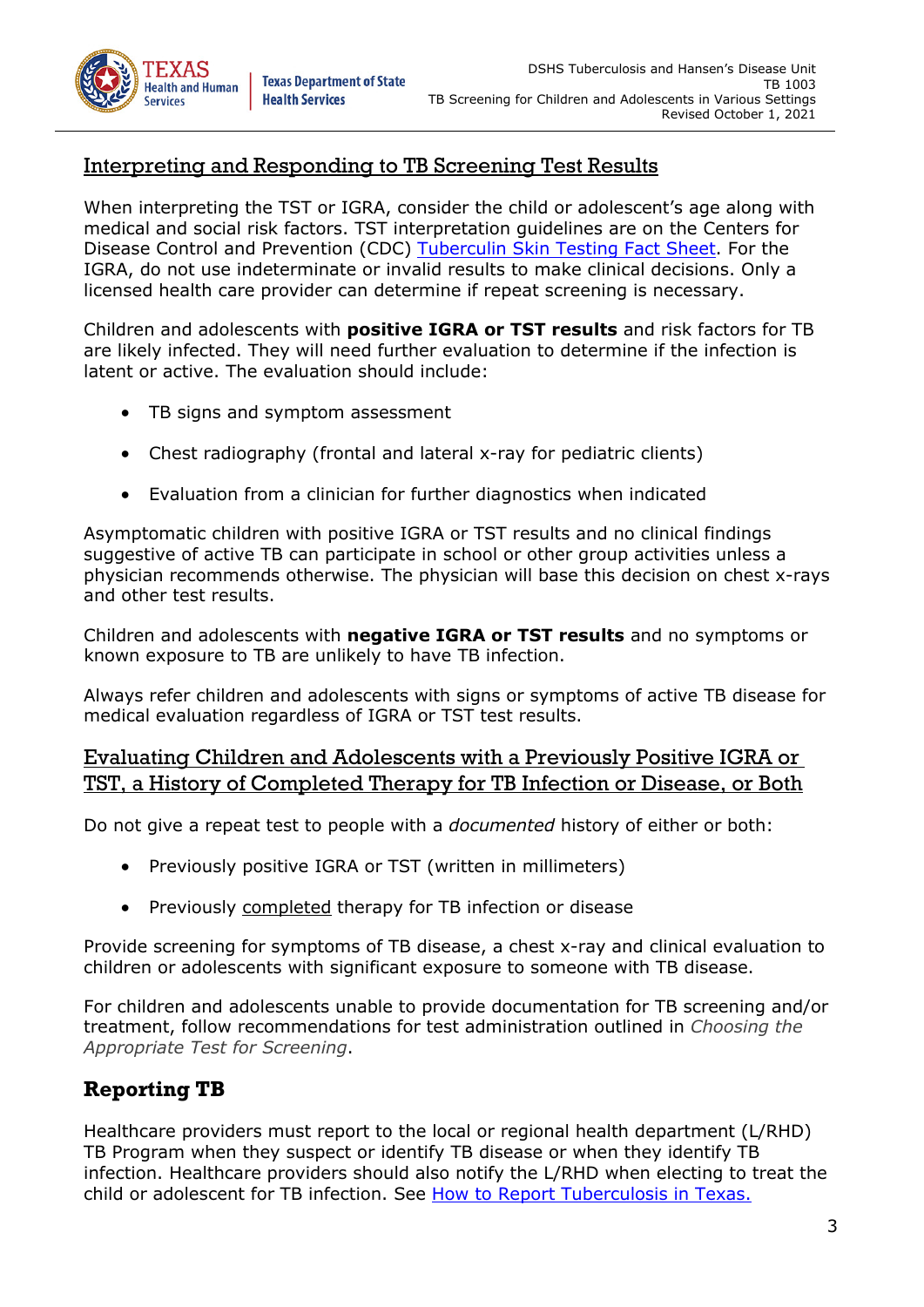

## **Tests of TB Infection and Vaccines**

In many parts of the world where TB is common, providers use the **Bacille Calmette-**[Guérin, \(BCG\) vaccine](https://www.cdc.gov/tb/publications/factsheets/prevention/bcg.htm) to protect infants and young children from serious, lifethreatening diseases. The vaccine protects against miliary TB and TB meningitis. But it does not completely prevent TB. **Providers can test or treat a child or adolescent with a history of BCG vaccination for TB infection.**

The TB Unit recommends the IGRA in BCG-vaccinated children and adolescents age two years and older to avoid false-positive TST results due to the vaccine. If you cannot use an IGRA, place and interpret a TST as outlined in *[Administering and](#page-1-1)  [Reading a TST](#page-1-1)* and *[Interpreting and Responding to TB Screening Test Results](#page-2-0)*. A healthcare provider should interpret [TST reactions](https://www.cdc.gov/tb/publications/factsheets/testing/skintesting.pdf) based on risk stratification regardless of BCG vaccination history.

Testing for TB should not be delayed because of timing of a COVID-19 vaccine. Both the TST and the IGRA can be administered before, after, or during the same encounter as the COVID-19 vaccination. Visit the [CDC website](https://www.cdc.gov/vaccines/covid-19/clinical-considerations/covid-19-vaccines-us.html?CDC_AA_refVal=https%3A%2F%2Fwww.cdc.gov%2Fvaccines%2Fcovid-19%2Finfo-by-product%2Fclinical-considerations.html) for any updates to TB screening practices in people vaccinated against COVID-19.

Other vaccines may impact TST or IGRA results due to temporary immune suppression, causing false-negative reactions. These are usually [live virus vaccines,](https://www.cdc.gov/vaccines/hcp/acip-recs/general-recs/special-situations.html#administration) such as measles-mumps-rubella (MMR). Providers should consult with the L/RHD TB program or a [DSHS-recognized TB medical consultant](https://www.dshs.texas.gov/disease/tb/consultants.shtm) before deciding to delay a TST or IGRA or repeat a confirmatory test after vaccination.

## **Special Settings, Populations and Situations where TB Screening is Recommended**

### Children and Adolescents with Symptoms of TB Disease

Children, especially young children, may have fewer common TB symptoms than adolescents and adults. Review signs and symptoms carefully. Refer to [The Spectrum](https://www.heartlandntbc.org/assets/products/The_Spectrum_of_TB.pdf)  [of TB, from Infection to Disease, TB at a Glance, 3rd Ed.](https://www.heartlandntbc.org/assets/products/The_Spectrum_of_TB.pdf) for more information. Provide a full medical evaluation to children and adolescents with symptoms of TB disease, such as:

- Cough
- Fever
- Weight loss or poor weight gain
- Night sweats
- Chills

The evaluation should include:

• IGRA or TST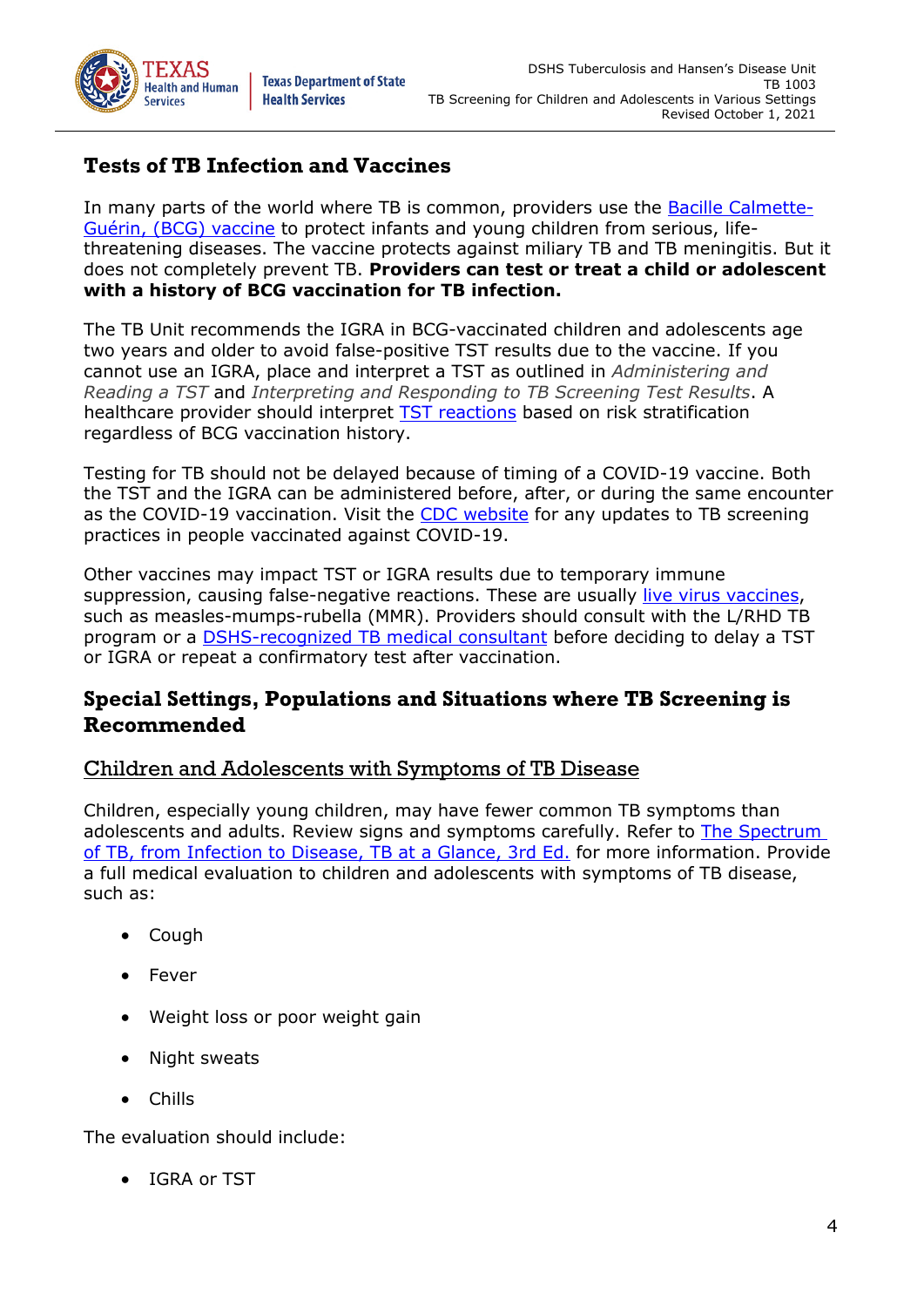

- Chest radiography (frontal and lateral x-ray for pediatric clients)
- Collection of sputum specimens or early morning gastric aspirates
- Physical examination

Negative tests from these diagnostics do not rule out the possibility of TB disease in a child or adolescent with symptoms and significant exposure. Report known or suspected TB to the L/RHD. See [How to Report Tuberculosis in Texas.](https://www.dshs.texas.gov/disease/tb/report.shtm)

#### Contacts to People with TB Disease

Provide an IGRA or TST to children and adolescents with prolonged or frequent contact with people with confirmed or suspected infectious TB. Also provide a chest x-ray to children age four and younger. Provide a full medical examination as soon as possible to children or adolescents with x-rays or clinical findings suggesting TB disease.

### Correctional Facilities

Screen children and adolescents for symptoms of TB disease. Provide an IGRA or TST on admission or readmission to a correctional or detention facility. Provide symptom screening yearly thereafter and an IGRA or TST if the first test is negative.

#### Licensed Child Care Facilities

Facilities with a permit or license from Texas Health and Human Services (Texas HHS) to provide care to children or adolescents will abide by the Texas Administrative Code [\(TAC\) Title 26, Part 1](https://texreg.sos.state.tx.us/public/readtac$ext.ViewTAC?tac_view=3&ti=26&pt=1) and the chapters that apply to the type of facility. Refer to the [Texas HHS Minimum Standards for Child Care.](https://hhs.texas.gov/doing-business-hhs/provider-portals/protective-services-providers/child-care-licensing/minimum-standards)

### Foster Care

Because it is difficult to get valid information for a TB risk assessment questionnaire, provide an IGRA or TST to children and adolescents entering foster care at their first medical appointment after placement in foster care. Provide a full medical evaluation to children and adolescents with symptoms of TB disease or known exposure to a person with TB disease. The evaluation should include an IGRA or TST within 72 hours of entering foster care.

### International Adoption

Provide a full medical evaluation with an IGRA (as the preferred test for TB infection) within 72 hours of arrival in the United States to children and adolescents with symptoms of TB disease being adopted from a foreign country. Because it is difficult to get valid information for a TB risk assessment questionnaire, provide an IGRA to children and adolescents adopted from a foreign country at their first medical appointment after arrival in the United States.

Because of the risk for a false-negative IGRA after recent exposure to infectious TB, or secondary to malnutrition, provide a repeat IGRA to internationally adopted children and adolescents 3–6 months after they arrive in the United States. If a child or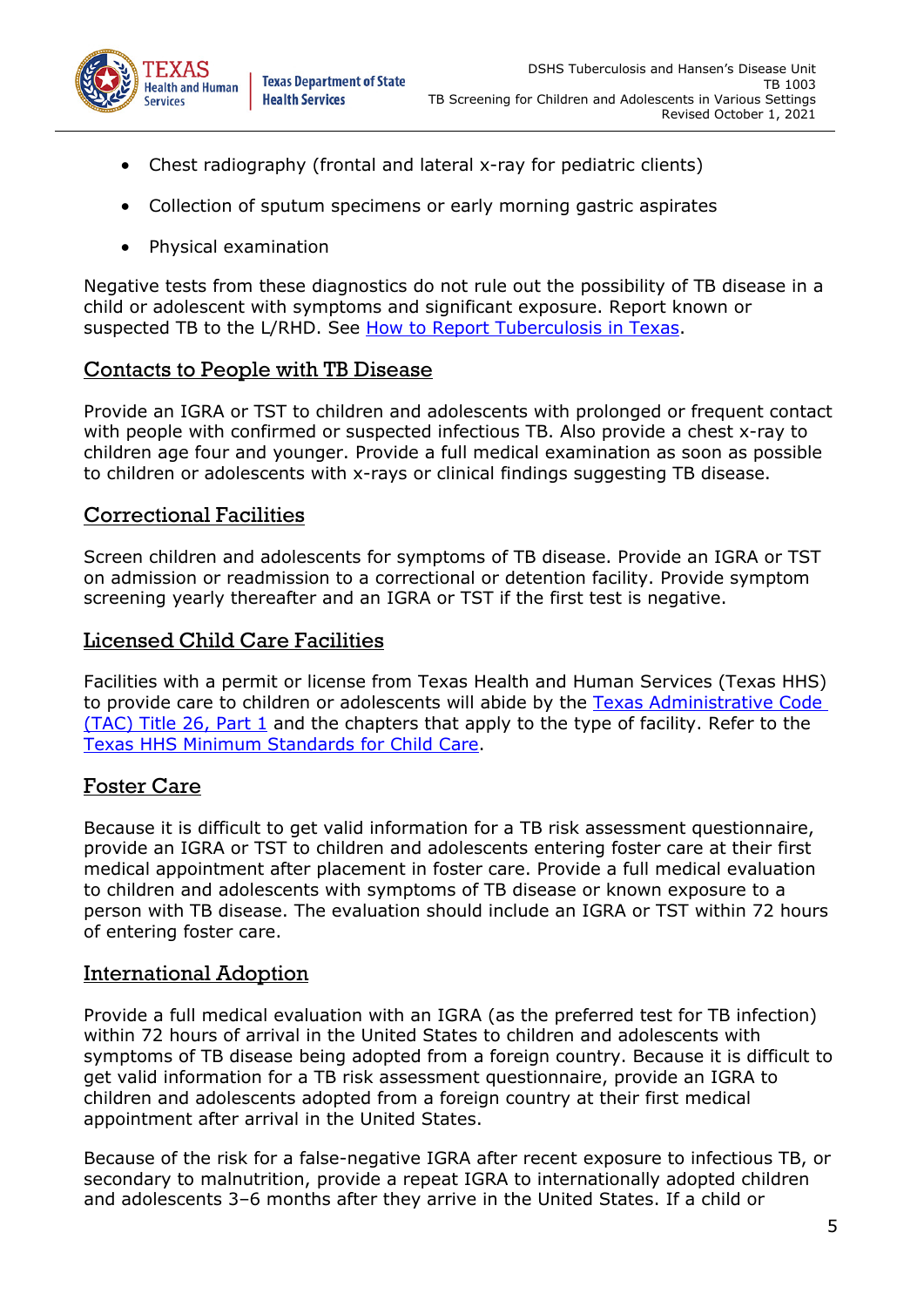

adolescent is adopted in a country where the BCG vaccine is not available, providers may use a TST if they cannot use the IGRA.

## HIV or AIDS

Provide a yearly IGRA or TST (depending on age limitations, as noted in *[Choosing the](#page-1-0)  [Appropriate Test for Screening](#page-1-0)*) to children and adolescents living with HIV or AIDS. Provide the test at ages 3–12 months if perinatally infected or at the time of HIV diagnosis in older children or adolescents. Provide a medical evaluation for treatment after a positive IGRA or TST. However, a negative TB test **does not exclude** the possibility of TB disease if the medical history, x-ray or clinical findings suggest TB.

### Immunosuppressive Medications

Provide an IGRA or TST to children and adolescents before or when they start taking medications that suppress the immune system. Such drugs could increase the risk of progressing from TB infection to TB disease (e.g., steroids, chemotherapy, biological modifying agents such as tumor necrosis factor-alpha antagonists).

### Medical Conditions

Provide an IGRA or TST to children and adolescents at higher risk of progressing from TB infection to TB disease due to medical conditions (e.g., diabetes, chronic renal failure, malnutrition, congenital or acquired immunodeficiencies) at the time of diagnosis or circumstance.

### Organ Transplant Candidates

Provide an IGRA or TST to children and adolescents before starting immunosuppressive therapy. Such therapy could increase the risk of progressing from TB infection to TB disease. Provide a prompt medical evaluation after a positive IGRA or TST.

### Texas Health Steps Participants

In most of Texas, the Texas Health Steps Program should evaluate each child and adolescent yearly for risk of TB exposure or infection using the Texas Health Steps TB Screening and Education Tool [\(DSHS TB Questionnaire for Children, \[English\] 12-](https://www.dshs.texas.gov/IDCU/disease/tb/forms/DOCS/12-11494.doc) [11494](https://www.dshs.texas.gov/IDCU/disease/tb/forms/DOCS/12-11494.doc) or [DSHS TB Questionnaire for Children \[Spanish\] 12-11494a\)](https://www.dshs.texas.gov/IDCU/disease/tb/forms/DOCS/12-11494a.doc). Provide an IGRA or TST to children and adolescents with one or more risk factors the first time they answer the questionnaire. If the first test is negative, repeat the IGRA or TST at following visits with a new occurrence of risk.

## **People Affected**

These recommendations are relevant to staff responsible for TB screenings, such as:

- Health care providers
- Organizations that serve children and adolescents
- L/RHDs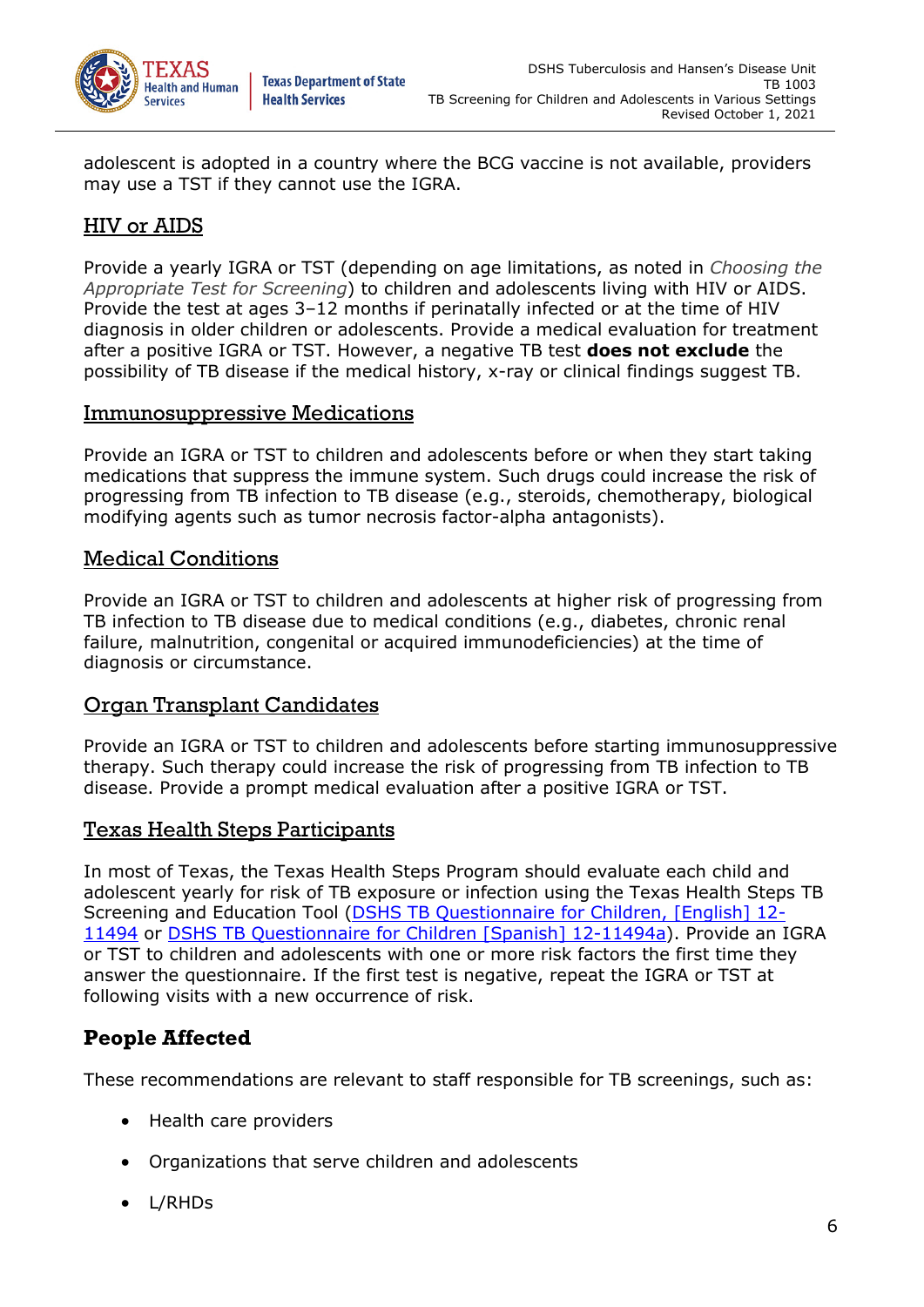

## **Responsibilities**

- Administrators, directors and managers responsible for day-to-day operations of settings that serve children and adolescents at risk for exposure to infectious TB should ensure their facility has procedures to prevent TB transmission. They are responsible for designating someone in their organization to report every case of TB infection and disease to the L/RHD.
- The L/RHD is responsible for:
	- $\circ$  Educating health care providers and administrators of organizations that serve children and adolescents about basic TB facts and screening this population for TB infection and disease;
	- o Implementing TB prevention and care; and
	- o Managing contact investigations for known exposures in their jurisdiction.

### **References**

- 1. American Academy of Pediatrics. Tuberculosis. In: Kemberlin DW, Barnett ED, Lyfield R, Sawyer MH, eds. *Red Book: 2021 Report of the Committee on Infectious Disease*. Itisca, IL: American Academy of Pediatrics: 2021, page 786.
- 2. Clinical Infectious Diseases. (2016). *Official American Thoracic Society/Infectious Diseases Society of America/Centers for Disease Control and Prevention Clinical Practice Guidelines: Diagnosis of Tuberculosis in Adults and Children*. [cdc.gov/tb/publications/guidelines/pdf/cid\\_ciw694\\_full.pdf](https://www.cdc.gov/tb/publications/guidelines/pdf/cid_ciw694_full.pdf)
- 3. Heartland National Tuberculosis Center and Mayo Clinic. (2020). *The Spectrum of Tuberculosis from Infection to Disease, TB at a Glance, 3rd Ed*. heartlandntbc.org/assets/products/The Spectrum of TB.pdf.

## **Definitions**

**BCG (Bacillus of Calmette and Guérin) Vaccine** — Vaccine used in many countries with a high burden of TB to lessen development of serious forms of TB but does not prevent TB infection

**Children and Adolescents** — People age 18 years and younger

**Congregate Setting** — Setting in which a group of people live, meet or gather in close physical proximity, either for a short or long time. Examples include prisons, dormitories and homeless shelters.

#### **IGRA** — Interferon Gamma Release Assay; a TB blood test